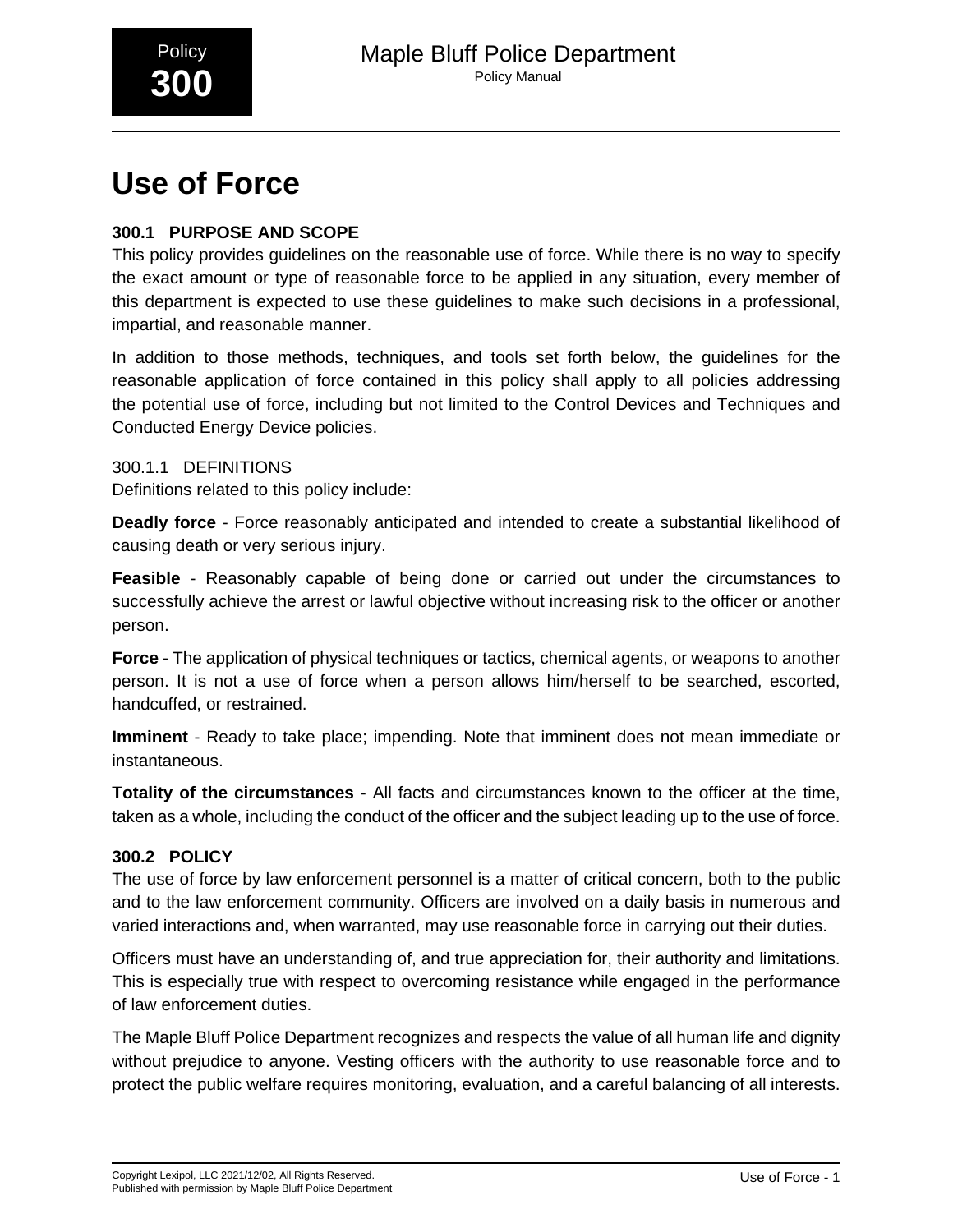## 300.2.1 DUTY TO INTERCEDE AND REPORT

Any officer present and observing another law enforcement officer or a member using force that is clearly beyond that which is objectively reasonable under the circumstances shall, when in a position to do so, intercede to prevent the use of unreasonable force (Wis. Stat. § 175.44).

Any officer who observes another law enforcement officer or a member use force that is potentially beyond that which is objectively reasonable under the circumstances shall report these observations to a supervisor as soon as feasible (Wis. Stat. § 175.44).

## 300.2.2 PERSPECTIVE

When observing or reporting force used by a law enforcement officer, each officer should take into account the totality of the circumstances and the possibility that other law enforcement officers may have additional information regarding the threat posed by the subject.

## **300.3 USE OF FORCE**

Officers shall use only that amount of force that reasonably appears necessary given the facts and circumstances perceived by the officer at the time of the event to accomplish a legitimate law enforcement purpose.

The reasonableness of force will be judged from the perspective of a reasonable officer on the scene at the time of the incident. Any evaluation of reasonableness must allow for the fact that officers are often forced to make split-second decisions about the amount of force that reasonably appears necessary in a particular situation, with limited information and in circumstances that are tense, uncertain and rapidly evolving.

Given that no policy can realistically predict every possible situation an officer might encounter, officers are entrusted to use well-reasoned discretion in determining the appropriate use of force in each incident.

It is also recognized that circumstances may arise in which officers reasonably believe that it would be impractical or ineffective to use any of the tools, weapons or methods provided by this department. Officers may find it more effective or reasonable to improvise their response to rapidly unfolding conditions that they are confronting. In such circumstances, the use of any improvised device or method must nonetheless be reasonable and utilized only to the degree that reasonably appears necessary to accomplish a legitimate law enforcement purpose.

While the ultimate objective of every law enforcement encounter is to avoid or minimize injury, nothing in this policy requires an officer to retreat or be exposed to possible physical injury before applying reasonable force.

## 300.3.1 ALTERNATIVE TACTICS - DE-ESCALATION

When circumstances reasonably permit, officers should use non-violent strategies and techniques to decrease the intensity of a situation, improve decision-making, improve communication, reduce the need for force, and increase voluntary compliance (e.g., summoning additional resources, formulating a plan, attempting verbal persuasion).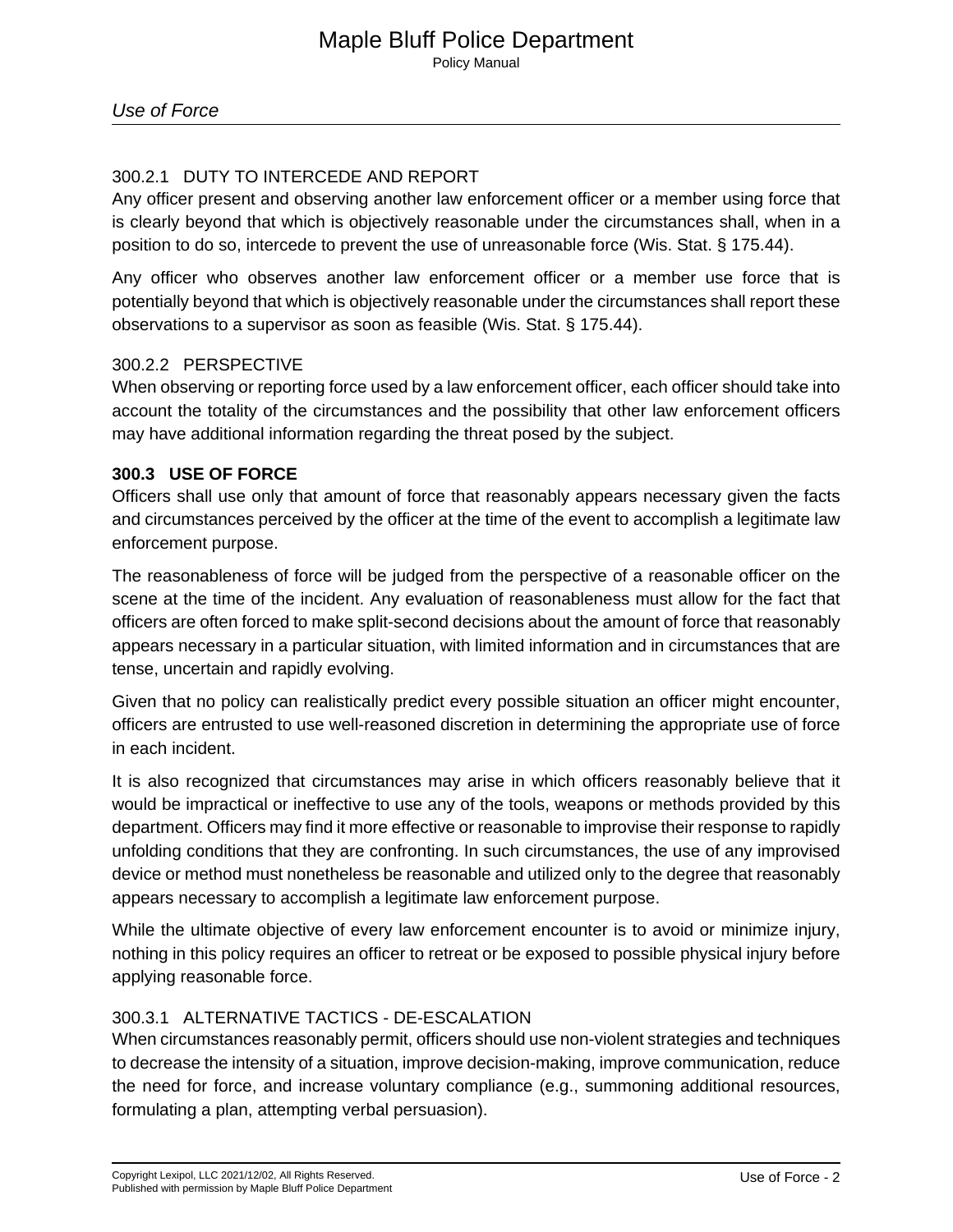# 300.3.2 USE OF FORCE TO EFFECT AN ARREST

A law enforcement officer may use reasonable force to arrest a person or execute a warrant. Additionally, a law enforcement officer making a lawful arrest may command the aid of any person, and such person shall have the same power as that of the law enforcement officer (Wis. Stat. § 968.07; Wis. Stat. 968.14).\_

## 300.3.3 FACTORS USED TO DETERMINE THE REASONABLENESS OF FORCE

When determining whether to apply force and evaluating whether an officer has used reasonable force, a number of factors should be taken into consideration, as time and circumstances permit. These factors include but are not limited to:

- (a) Immediacy and severity of the threat to officers or others.
- (b) The conduct of the individual being confronted, as reasonably perceived by the officer at the time.
- (c) Officer/subject factors (e.g., age, size, relative strength, skill level, injuries sustained, level of exhaustion or fatigue, the number of officers available vs. subjects).
- (d) The effects of suspected drug or alcohol use.
- (e) The individual's mental state or capacity.
- (f) The individual's ability to understand and comply with officer commands.
- (g) Proximity of weapons or dangerous improvised devices.
- (h) The degree to which the individual has been effectively restrained and his/her ability to resist despite being restrained.
- (i) The availability of other reasonable and feasible options and their possible effectiveness.
- (j) Seriousness of the suspected offense or reason for contact with the individual.
- (k) Training and experience of the officer.
- (l) Potential for injury to officers, suspects, and others.
- (m) Whether the individual appears to be resisting, attempting to evade arrest by flight, or is attacking the officer.
- (n) The risk and reasonably foreseeable consequences of escape.
- (o) The apparent need for immediate control of the individual or a prompt resolution of the situation.
- (p) Whether the conduct of the individual being confronted no longer reasonably appears to pose an imminent threat to the officer or others.
- (q) Prior contacts with the individual or awareness of any propensity for violence.
- (r) Any other exigent circumstances.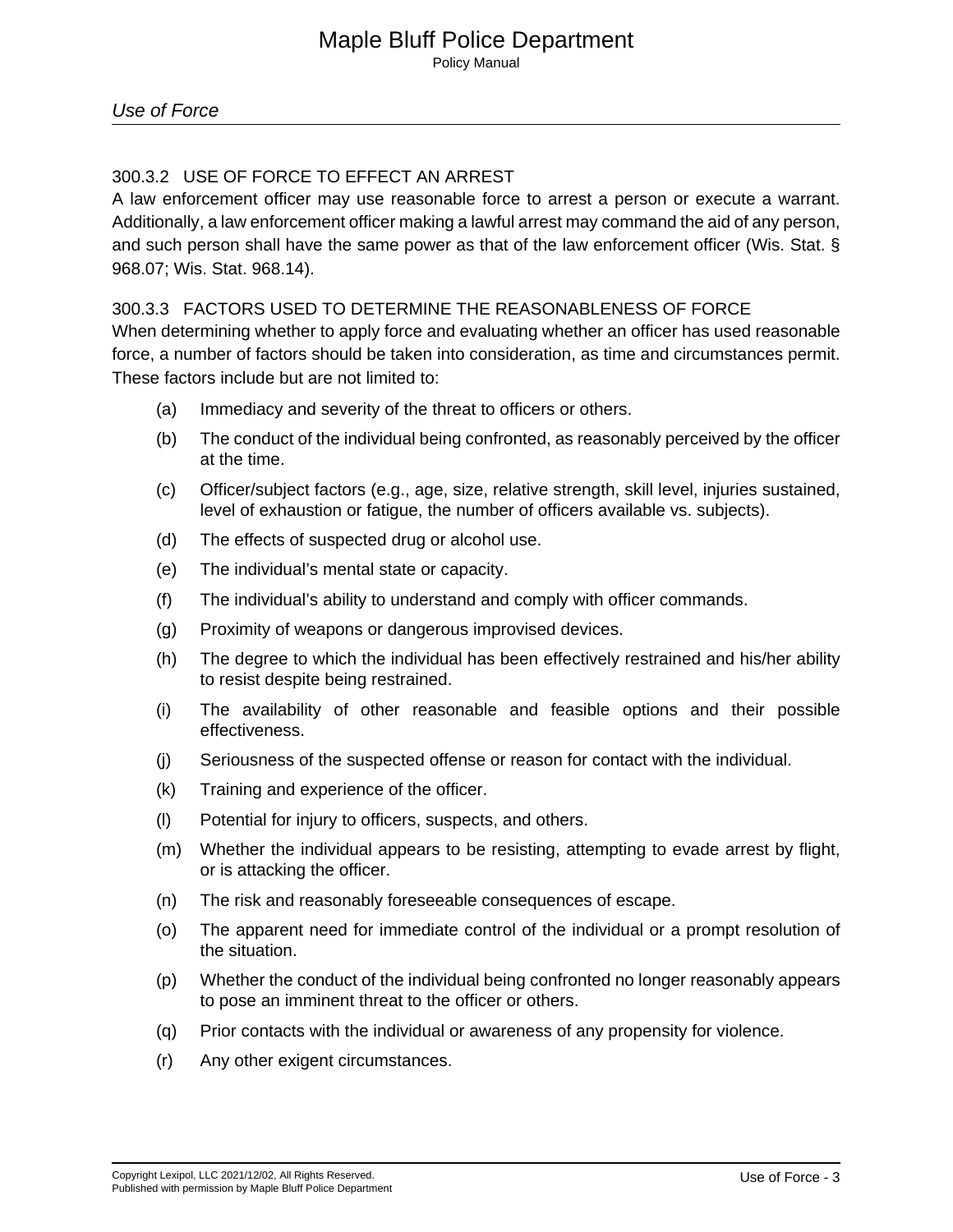# 300.3.4 PAIN COMPLIANCE TECHNIQUES

Pain compliance techniques may be effective in controlling a physically or actively resisting individual. Officers may only apply those pain compliance techniques for which they have successfully completed department-approved training. Officers utilizing any pain compliance technique should consider:

- (a) The degree to which the application of the technique may be controlled given the level of resistance.
- (b) Whether the individual can comply with the direction or orders of the officer.
- (c) Whether the individual has been given sufficient opportunity to comply.

The application of any pain compliance technique shall be discontinued once the officer determines that compliance has been achieved.

## 300.3.5 CAROTID CONTROL HOLD

A carotid control hold is a technique designed to control an individual by temporarily restricting blood flow through the application of pressure to the side of the neck. The proper application of the carotid control hold may be effective in restraining a violent or combative individual. However, due to the potential for injury, the use of the carotid control hold is limited to those circumstances where deadly force is authorized and is subject to the following (Wis. Stat. § 66.0511):

- (a) At all times during the application of the carotid control hold, the response of the individual should be monitored. The carotid control hold should be discontinued when circumstances indicate that the application no longer reasonably appears necessary.
- (b) Any individual who has had the carotid control hold applied, regardless of whether he/ she was rendered unconscious, shall be promptly examined by paramedics or other qualified medical personnel and should be monitored until such examination occurs.
- (c) The officer shall inform any person receiving custody, or any person placed in a position of providing care, that the individual has been subjected to the carotid control hold and whether the individual lost consciousness as a result.
- (d) Any officer attempting or applying the carotid control hold shall promptly notify a supervisor of the use or attempted use of such hold.
- (e) The use or attempted use of the carotid control hold shall be thoroughly documented by the officer in any related reports.

## 300.3.6 CHOKE HOLD

The use of a choke hold, which is the intentional and prolonged application of force to the throat or windpipe, is limited to circumstances where deadly force is authorized and if applied, is subject to the same guidelines and requirements as a carotid control hold (Wis. Stat. § 66.0511).

# 300.3.7 USE OF FORCE TO SEIZE EVIDENCE

In general, officers may use reasonable force to lawfully seize evidence and to prevent the destruction of evidence. However, officers are discouraged from using force solely to prevent a person from swallowing evidence or contraband. In the instance when force is used, officers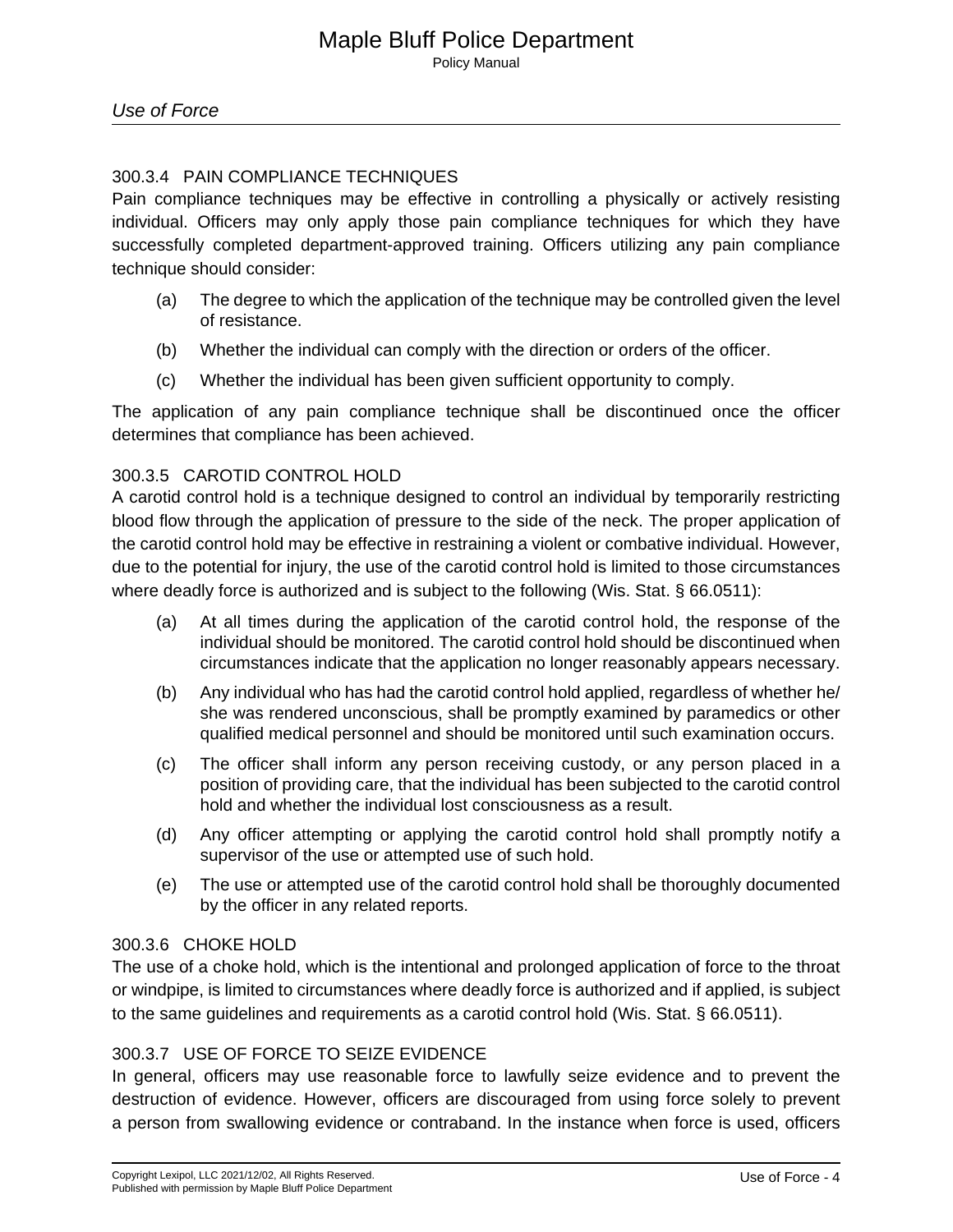Policy Manual

should not intentionally use any technique that restricts blood flow to the head, restricts respiration or which creates a reasonable likelihood that blood flow to the head or respiration would be restricted. Officers are encouraged to use techniques and methods taught by the Maple Bluff Police Department for this specific purpose.

## **300.4 DEADLY FORCE APPLICATIONS**

When reasonable, the officer shall, prior to the use of deadly force, make efforts to identify him/ herself as a peace officer and to warn that deadly force may be used, unless the officer has objectively reasonable grounds to believe the person is aware of those facts.

Use of deadly force is justified in the following circumstances involving imminent threat or imminent risk:

- (a) An officer may use deadly force to protect him/herself or others from what he/she reasonably believes is an imminent threat of death or serious bodily injury.
- (b) An officer may use deadly force to stop a fleeing subject when the officer has probable cause to believe that the individual has committed, or intends to commit, a felony involving the infliction or threatened infliction of serious bodily injury or death, and the officer reasonably believes that there is an imminent risk of serious bodily injury or death to any other person if the individual is not immediately apprehended. Under such circumstances, a verbal warning should precede the use of deadly force, where feasible.

Imminent does not mean immediate or instantaneous. An imminent danger may exist even if the suspect is not at that very moment pointing a weapon at someone. For example, an imminent danger may exist if an officer reasonably believes that the individual has a weapon or is attempting to access one and intends to use it against the officer or another person. An imminent danger may also exist if the individual is capable of causing serious bodily injury or death without a weapon, and the officer believes the individual intends to do so.

## 300.4.1 MOVING VEHICLES

Shots fired at or from a moving vehicle involve additional considerations and risks, and are rarely effective.

When feasible, officers should take reasonable steps to move out of the path of an approaching vehicle instead of discharging their firearm at the vehicle or any of its occupants.

An officer should only discharge a firearm at a moving vehicle or its occupants when the officer reasonably believes there are no other reasonable means available to avert the imminent threat of the vehicle, or if deadly force other than the vehicle is directed at the officer or others.

Officers should not shoot at any part of a vehicle in an attempt to disable the vehicle.

# **300.5 REPORTING THE USE OF FORCE**

Any use of force by a member of this department shall be documented promptly, completely, and accurately in an appropriate report, depending on the nature of the incident. The officer should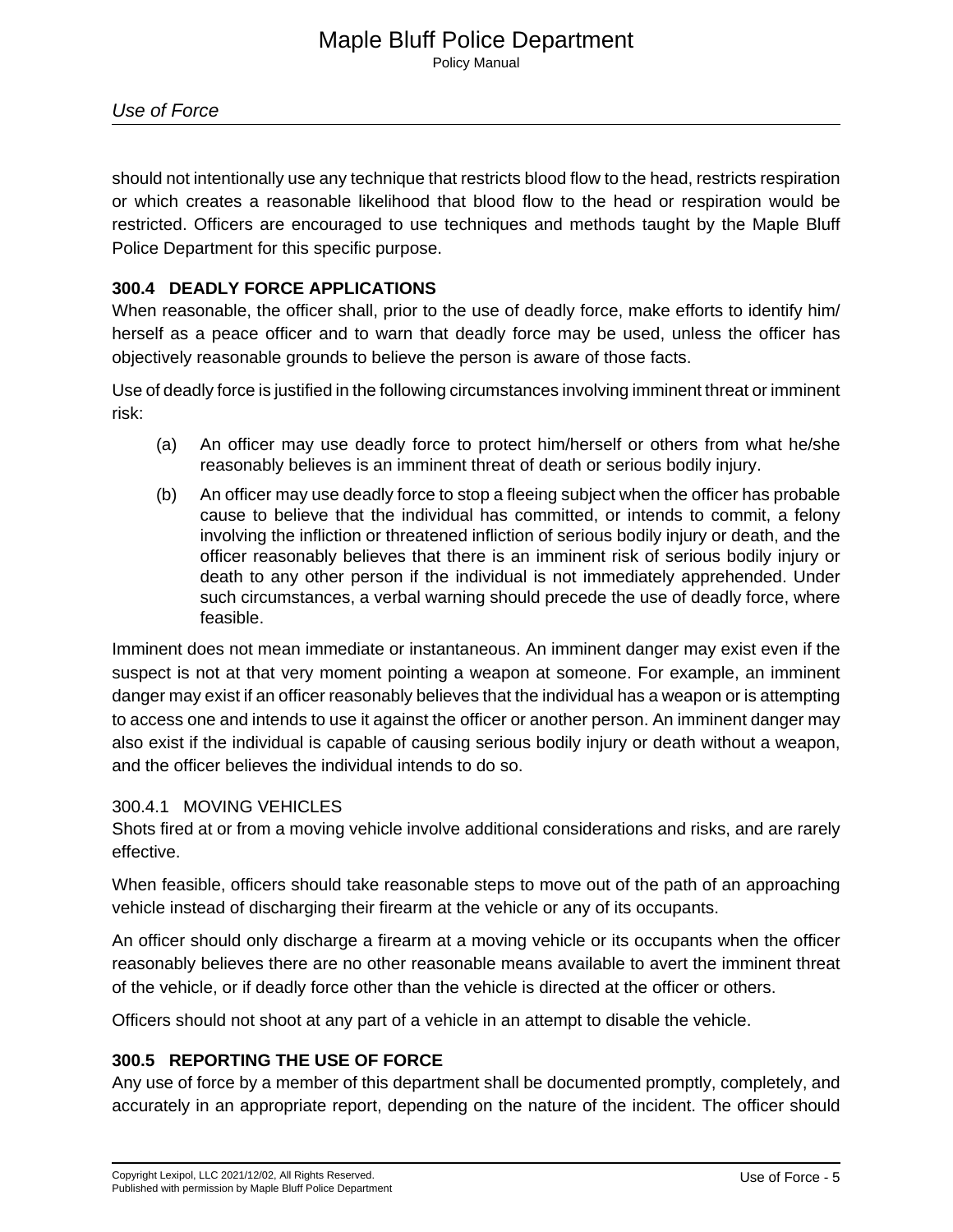Policy Manual

# Use of Force

articulate the factors perceived and why he/she believed the use of force was reasonable under the circumstances.

To collect data for purposes of training, resource allocation, analysis, and related purposes, the Department may require the completion of additional report forms, as specified in department policy, procedure, or law. See the Report Preparation Policy for additional circumstances that may require documentation.

## 300.5.1 NOTIFICATIONS TO SUPERVISORS

Supervisory notification shall be made as soon as practicable following the application of force in any of the following circumstances:

- (a) The application caused a visible injury.
- (b) The application would lead a reasonable officer to conclude that the individual may have experienced more than momentary discomfort.
- (c) The individual subjected to the force complained of injury or continuing pain.
- (d) The individual indicates intent to pursue litigation.
- (e) Any application of the TASER device or control device.
- (f) Any application of a restraint device other than handcuffs, shackles, or belly chains.
- (g) The individual subjected to the force was rendered unconscious.
- (h) An individual was struck or kicked.
- (i) An individual alleges unreasonable force was used or that any of the above has occurred.

#### 300.5.2 REPORTING TO WISCONSIN DEPARTMENT OF JUSTICE

Statistical data regarding all qualifying use of force incidents is to be reported to the Wisconsin Department of Justice as required by Wis. Stat. § 165.845. For the purposes of this section, a qualifying use of force incident means any incident (Wis. Stat. § 165.845):

- (a) Involving the discharge of a firearm by an officer at or in the direction of a civilian.
- (b) Involving the discharge of a firearm by a civilian at or in the direction of an officer.
- (c) Involving any action taken by an officer in response to an act of resistance that results in great bodily harm or death (Wis. Stat. § 939.22).
- (d) Involving an act of resistance taken by a civilian against an officer that results in great bodily harm or death.

#### **300.6 MEDICAL CONSIDERATIONS**

Once it is reasonably safe to do so, medical assistance shall be obtained for any person who exhibits signs of physical distress, has sustained visible injury, expresses a complaint of injury or continuing pain, or was rendered unconscious. Any individual exhibiting signs of physical distress after an encounter should be continuously monitored until he/she can be medically assessed.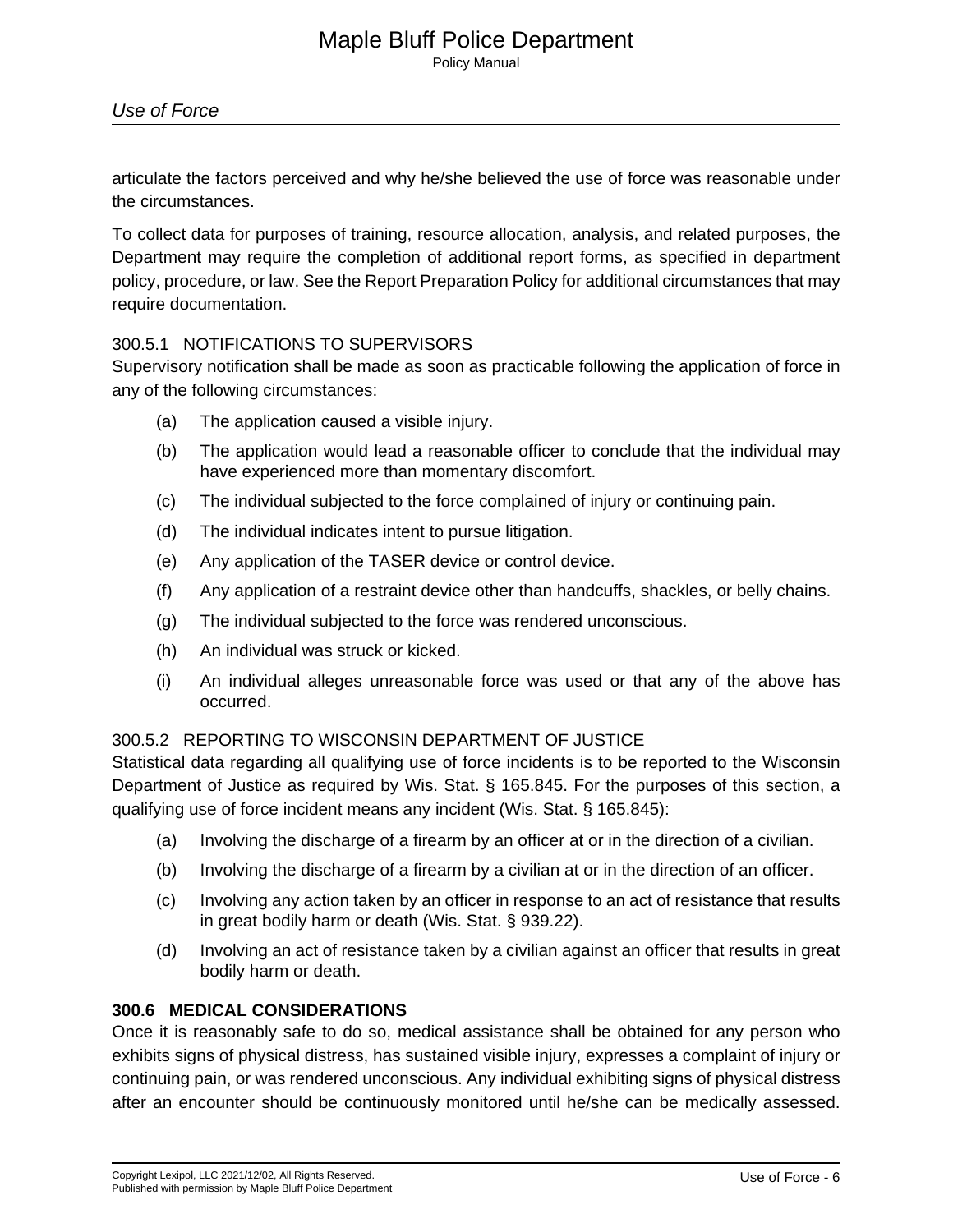Individuals should not be placed on their stomachs for an extended period, as this could impair their ability to breathe.

Based upon the officer's initial assessment of the nature and extent of the individual's injuries, medical assistance may consist of examination by an emergency medical services provider or medical personnel at a hospital or jail. If any such individual refuses medical attention, such a refusal shall be fully documented in related reports and, whenever practicable, should be witnessed by another officer and/or medical personnel. If a recording is made of the contact or an interview with the individual, any refusal should be included in the recording, if possible.

The on-scene supervisor or, if the on-scene supervisor is not available, the primary handling officer shall ensure that any person providing medical care or receiving custody of a person following any use of force is informed that the person was subjected to force. This notification shall include a description of the force used and any other circumstances the officer reasonably believes would be potential safety or medical risks to the subject (e.g., prolonged struggle, extreme agitation, impaired respiration).

Individuals who exhibit extreme agitation, violent irrational behavior accompanied by profuse sweating, extraordinary strength beyond their physical characteristics, and imperviousness to pain (sometimes called "excited delirium"), or who require a protracted physical encounter with multiple officers to be brought under control, may be at an increased risk of sudden death. Calls involving these persons should be considered medical emergencies. Officers who reasonably suspect a medical emergency should request medical assistance as soon as practicable and have medical personnel stage away.

See the Medical Aid and Response Policy for additional guidelines.

## **300.7 SUPERVISOR RESPONSIBILITIES**

A supervisor should respond to a reported application of force resulting in visible injury, if reasonably available. When a supervisor is able to respond to an incident in which there has been a reported application of force, the supervisor is expected to:

- (a) Obtain the basic facts from the involved officers. Absent an allegation of misconduct or excessive force, this will be considered a routine contact in the normal course of duties.
- (b) Ensure that any injured parties are examined and treated.
- (c) Once any initial medical assessment has been completed or first aid has been rendered, ensure that photographs have been taken of any areas involving visible injury or complaint of pain.
	- 1. These photographs should be retained until all potential for civil litigation has expired.
- (d) Review and approve all related reports.